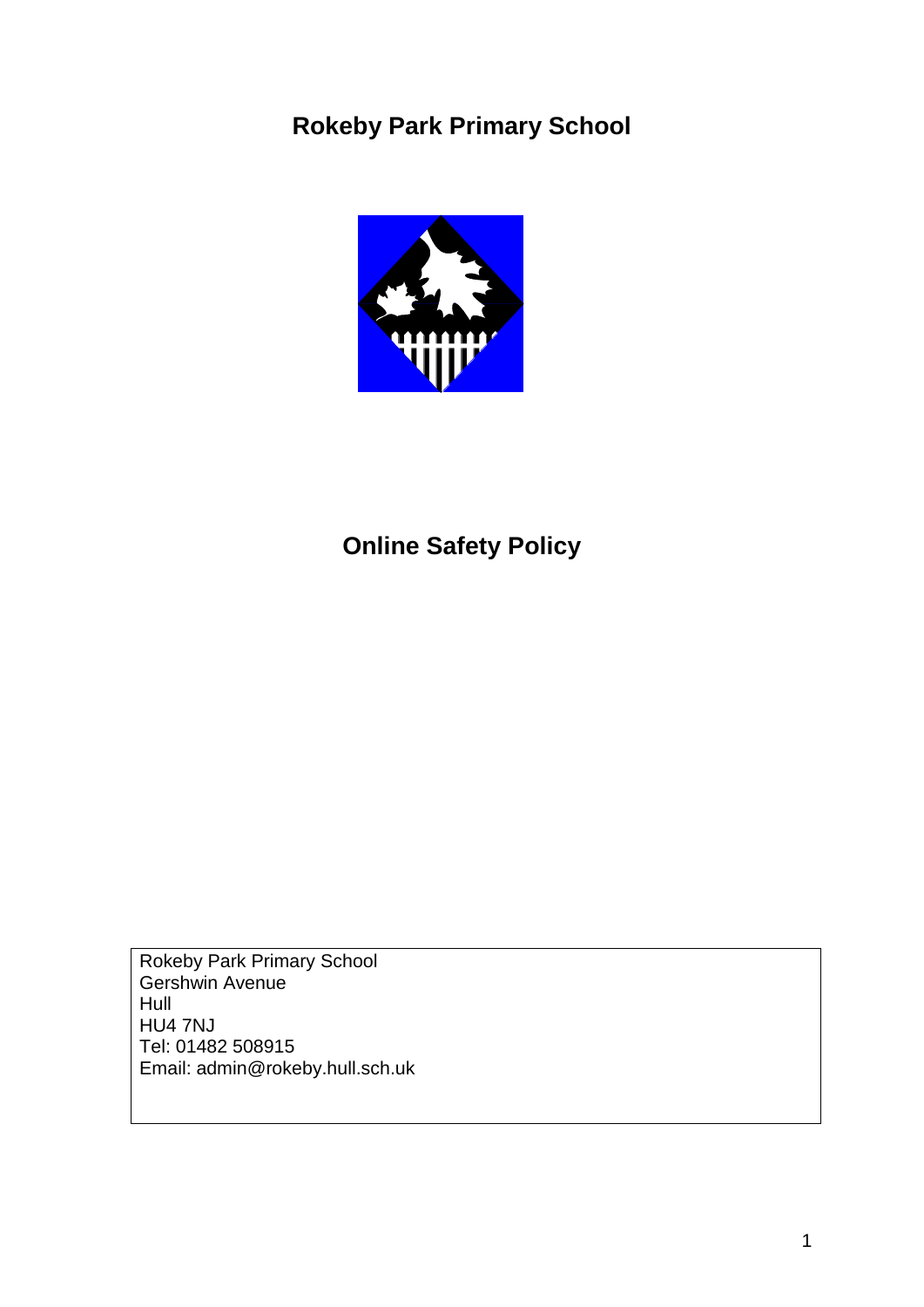# **Online Safety**

Online Safety encompasses internet technologies and electronic communications, for example, mobile phones as well as collaboration tools and personal publishing. At Rokeby Park Primary, we endeavour to highlight the benefits and risks of using technology and teach the pupils how to safeguard themselves online.

The school's online safety policy will operate in conjunction with other school policies and procedures that should also be referred to:

- **Safeguarding**
- Whistleblowing
- Positive Behaviour Policy
- Guidance on Safer Working Practice
- Staff Code of Conduct
- Data Protection
- Curriculum

The following local/national guidance should also be read in conjunction with this policy:

- Hull Local Safeguarding Children Partnership, Guidelines and Procedures (2019)
- PREVENT Strategy HM Government
- Keeping Children Safe in Education DfE September 2020
- Teaching Online Safety in Schools DfE June 2019
- Working together to Safeguard Children
- Learning together to be Safe: A Toolkit to help Schools contribute to the Prevention of Violent Extremism.

At Rokeby Park Primary School, the Online Safety Lead who is also the Deputy Designated Safeguarding Lead (Amy Gawthorpe) works in close conjunction with the Designated Safeguarding Lead (Sally Chaytor) and Computing Lead (Rosie Driscoll) in school.

For clarity, the online safety policy uses the following terms unless otherwise stated:

**Users** – refers to all staff, pupils, governors, volunteers and any other person working in or on behalf of the school, including contractors.

**Parents** – any adult with a legal responsibility for the child/young person outside the school, e.g. parent, guardian, carer.

**Schoo**l – any Rokeby Park Primary School business or activity conducted on or off the site, e.g. visits, conferences, trips etc.

Safeguarding is a serious matter. At Rokeby Park Primary, we use technology and the internet extensively across all areas of the curriculum. Online safeguarding, known as online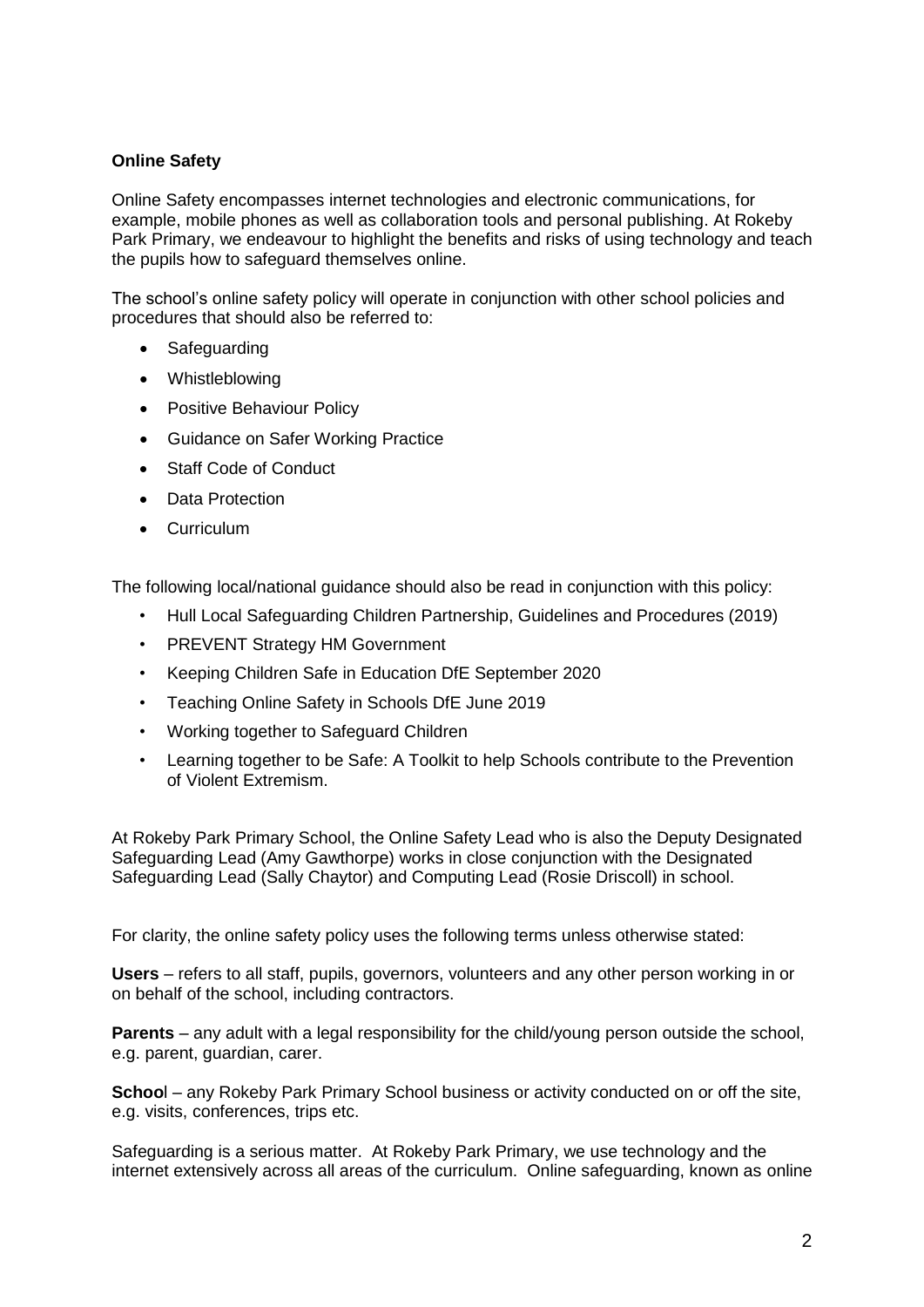safety is an area that is constantly evolving and as such this policy will be reviewed on an annual basis or in response to an online safety incident, whichever is sooner. The primary purpose of this policy is twofold:

- To ensure the requirement to empower the whole school community with the knowledge to stay safe and risk free is met
- To ensure risks are identified, assessed and mitigated (where possible) in order to reduce any foreseeable harm to the student or liability to the school

This policy is available for anybody to read on our school website. All members of staff will read and sign the Staff Acceptable Use Policy. A copy of the students' Acceptable Use Policy will be sent home with students at the beginning of each academic year. Upon return of the signed copy of the Acceptable Use, pupils will be permitted access to Rokeby Park Primary School's technology including the Internet.

## **Learning and Teaching**

It is important that the wider school community is sufficiently empowered with the knowledge to stay as risk free as possible whilst using digital technology; this includes updated awareness of new and emerging issues. As such, Rokeby Park Primary School will have an annual training programme which is suitable to the audience.

We believe that the key to developing safe and responsible behaviours online, not only for pupils but everyone within our school community, lies in effective education. We know that the internet and other technologies are embedded in our pupils' lives, not just in our school but outside as well, and we believe we have a duty to help prepare our pupils to safely benefit from the opportunities the internet brings.

• We will provide a curriculum/Jigsaw curriculum/Computing curriculum and other lessons which have online safety lessons embedded throughout.

• We will celebrate and promote online safety through a planned programme of assemblies and whole-school activities, including promoting Safer Internet Day each year.

• We will discuss, remind or raise relevant online safety messages with pupils routinely, wherever suitable opportunities arise during all lessons; including the need to protect personal information, consider the consequences their actions may have on others, the need to check the accuracy and validity of information they use and the need to respect and acknowledge ownership of digital material.

• Any internet use will be carefully planned to ensure that it is age appropriate and supports the learning objective for specific curriculum area.

• Pupils will be taught how to use a range of age-appropriate online tools in a safe and effective way.

• We will teach pupils how to search for information and to evaluate the content of websites for accuracy when using them in any curriculum area.

• When searching the internet for information, pupils will be guided to use age appropriate search engines. All use will be monitored and pupils will be reminded of what to do if they come across unsuitable content.

• Pupils will be taught about the impact of online bullying and know how to seek help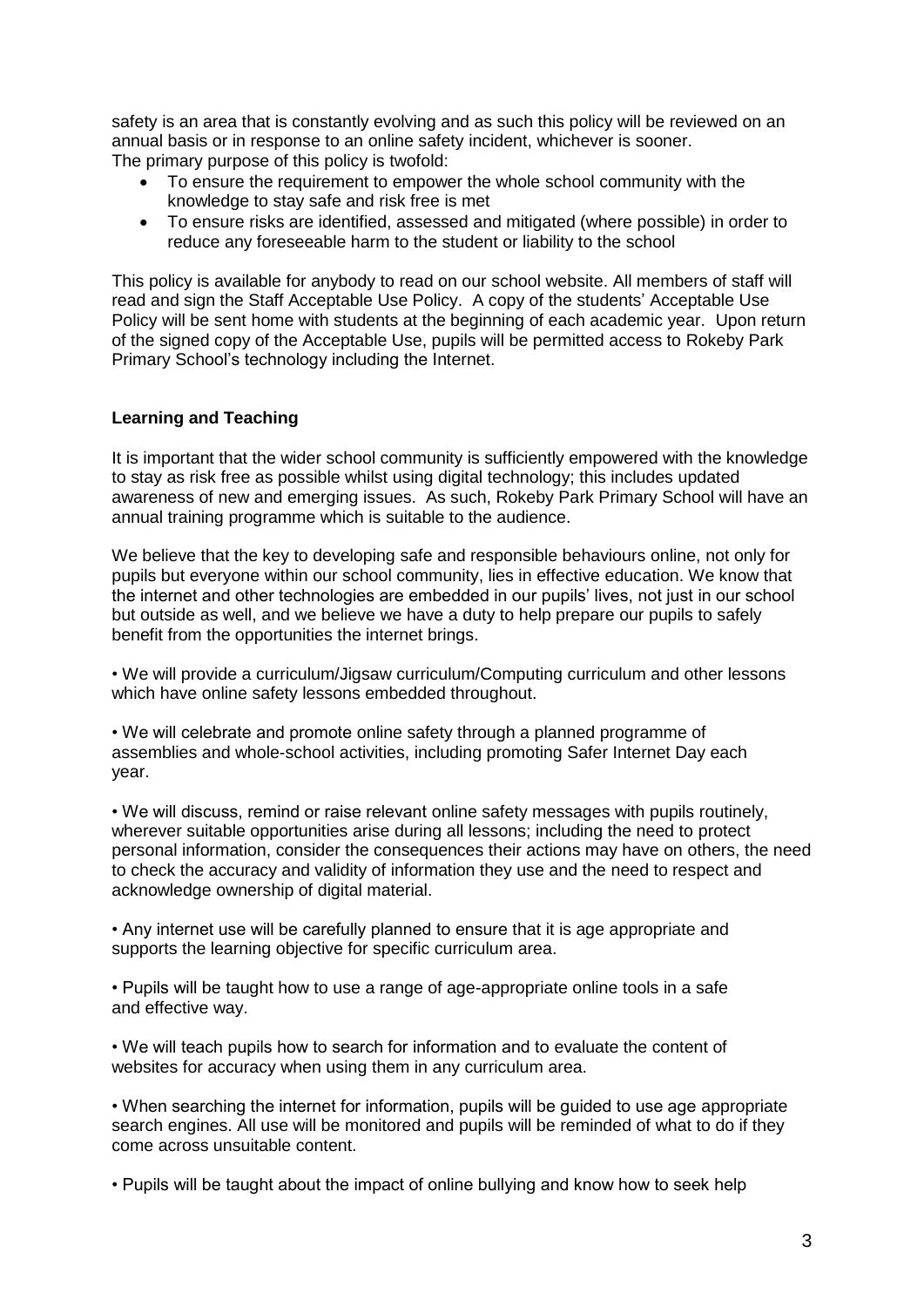if they are affected by any form of online bullying (see Anti-Bullying Policy).

• Pupils will be made aware of where to seek advice or help if they experience problems when using the internet and related technologies; i.e. parent or carer, teacher or trusted staff member, or an organisation such as Childline or the CEOP report abuse button.

### **Remote Learning**

• We will endeavour to ensure that pupils continue to receive a good level of education 'beyond the classroom' by providing a range of resources via our website and through Microsoft Teams.

• We expect pupils to follow the same principles, as outlined in the school's Acceptable Use policy, whilst learning at home.

• If our school chooses to communicate with pupils via Teams etc. pupils must uphold the same level of behavioural expectations, as they would in a normal classroom setting.

• Any significant behavioural issues occurring on any virtual platform must be recorded, reported on CPOMs and appropriate sanction imposed. For all minor behavioural incidents, these should be addressed using the normal restorative approaches.

• Staff should be mindful that when dealing with any behavioural incidents which occur online, opportunities to discuss and repair harm will not be the same as if the child or young person was in school. Therefore, it may be necessary to have a discussion with the parents, regardless how minor the incident, to ensure the child is emotionally well supported.

#### **Staff Training**

Staff at Rokeby Park Primary School receive regular information and training on online safety issues, as well as updates as and when new issues arise.

• As part of the induction process all staff receive information and guidance on the Online Safety Policy, the school's Acceptable Use Policy and Safeguarding Policy.

• All staff will be made aware of individual responsibilities relating to the safeguarding of children within the context of online safety and know what to do in the event of misuse of technology by any member of the school community.

• All staff will be encouraged to incorporate online safety activities and awareness within their curriculum areas.

#### **Roles and Responsibilities**

#### **Governing Body**

The Governing Body is accountable for ensuring that Rokeby Park Primary School has effective policies and procedures in place.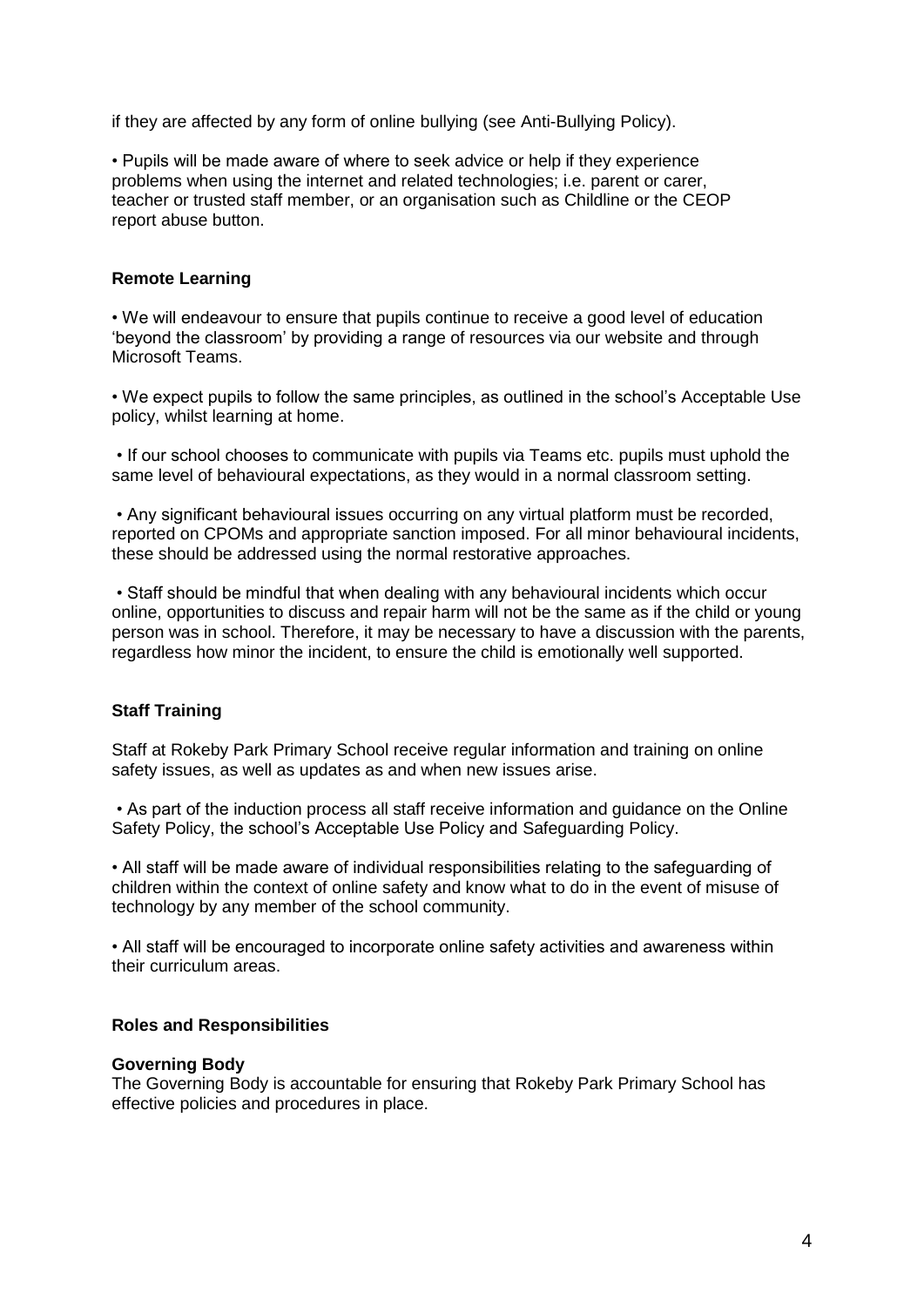# **Headteacher**

Reporting to the Governing Body, the Headteacher has overall responsibility for online safety within our school. The day-to-day management of this will be delegated to a member of staff, the Online Safety Lead, as indicated below.

The Headteacher will ensure that:

- Online safety training throughout the school is planned and up to date and appropriate to the recipient, i.e. pupils, all staff, senior leadership team and governing body, parents.
- The designated Online Safety Lead has had appropriate training in order to undertake the day to day duties.
- All Online Safety incidents are dealt with promptly and appropriately.

## **Online Safety Lead**

The day-to-day duty of Online Safety Lead is devolved to **Mrs Amy Gawthorpe.** The Online Safety Lead will:

- Keep up to date with the latest risks to children whilst using technology; familiarise themselves with the latest research and available resources for school and home use.
- Review this policy regularly and bring any matters to the attention of the Headteacher.
- Advise the Headteacher and governing body on all online safety matters.
- Engage with parents and the school community on online safety matters at school and/or at home.
- Liaise with the local authority, IT technical support and other agencies as required
- Retain responsibility for the online safety log; ensure staff know what to report and ensure the appropriate audit trail.
- Ensure any technical online safety measures in the school (e.g. internet filtering software, behaviour management software) are fit for purpose through liaison with the local authority and/or Technical Support.
- Make themselves aware of any reporting function with technical online safety measures, i.e. internet filtering reporting function; liaise with the Headteacher and responsible governor to decide on what reports may be appropriate for viewing.

# **Technical Support Staff**

At Rokeby Park Primary School, we have a Smoothwall filtering system in place which is managed by the school and RM. Banned phrases and websites are identified which ensures that pupils can only access appropriate websites and materials on our school devices. RM staff are responsible for ensuring that the IT technical infrastructure is secure; this will include at a minimum:

Anti-virus is fit for purpose, up to date and applied to all capable devices.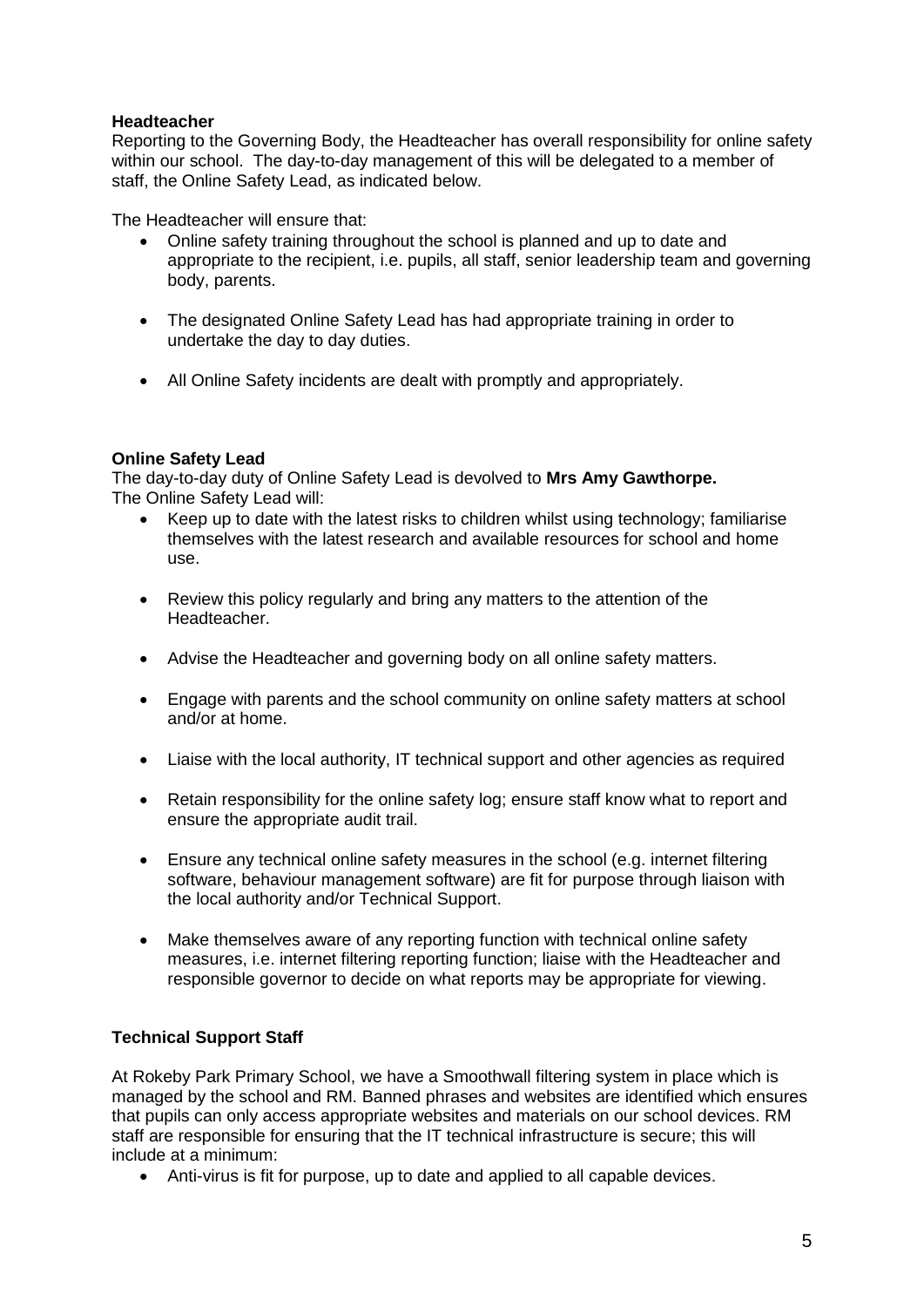- Windows (or any other operating system) updates are regularly monitored and devices updated as appropriate.
- Any online safety technical solutions such as internet filtering are operating correctly.
- If staff or pupils discover an unsuitable site, it must be reported to the Online Safety Lead immediately.
- Filtering levels are applied appropriately and according to the age of the user; that categories of use are discussed and agreed with the Online Safety Lead and Headteacher.
- If users discover a website with potentially illegal content, this should be reported immediately to the Online Safety Lead. The school will report such incidents to appropriate agencies including Internet Service Provider (ISP), Police, CEOP or the Internet Watch Foundation (IWF).
- Passwords are applied correctly to all users regardless of age. Passwords for staff will be a minimum of 8 characters.

We also use a service called ESafe to help protect pupils and staff members from safeguarding risks and detect any early signs of safeguarding concerns. The service monitors all activities on IT devices through a triple-lock protection system. They look at trends and emerging trends through words and phrases as well as images searched for on devices. Trained analysts monitor usage and activity to determine the severity and risks associated and grade the threat levels. ESafe provide the school with data so that they can intervene and act appropriately.

# **All Staff**

Staff are to ensure that:

- All details within this policy are understood. If anything is not understood, it should be brought to the attention of the Headteacher or the Online Safety Lead.
- Any online safety incident is reported to the Online Safety Lead (and incidents are recorded on CPOMs), or in their absence to the Headteacher. If you are unsure, the matter is to be raised with the Online Safety Lead or the Headteacher to make a decision.

#### **All Pupils**

The boundaries of use of equipment and services are given in the Student Pupil Acceptable Use Policy; any deviation or misuse of equipment or services will be dealt with in accordance with the Positive Behaviour Policy.

- Online safety is embedded into our curriculum; pupils will be given the appropriate advice and guidance by staff. Similarly, all pupils will be fully aware how they can report areas of concern whilst at school or outside of school.
- Pupils will be taught about the impact of online bullying and know how to seek help if they are affected by any form of online bullying. See Anti-Bullying Policy.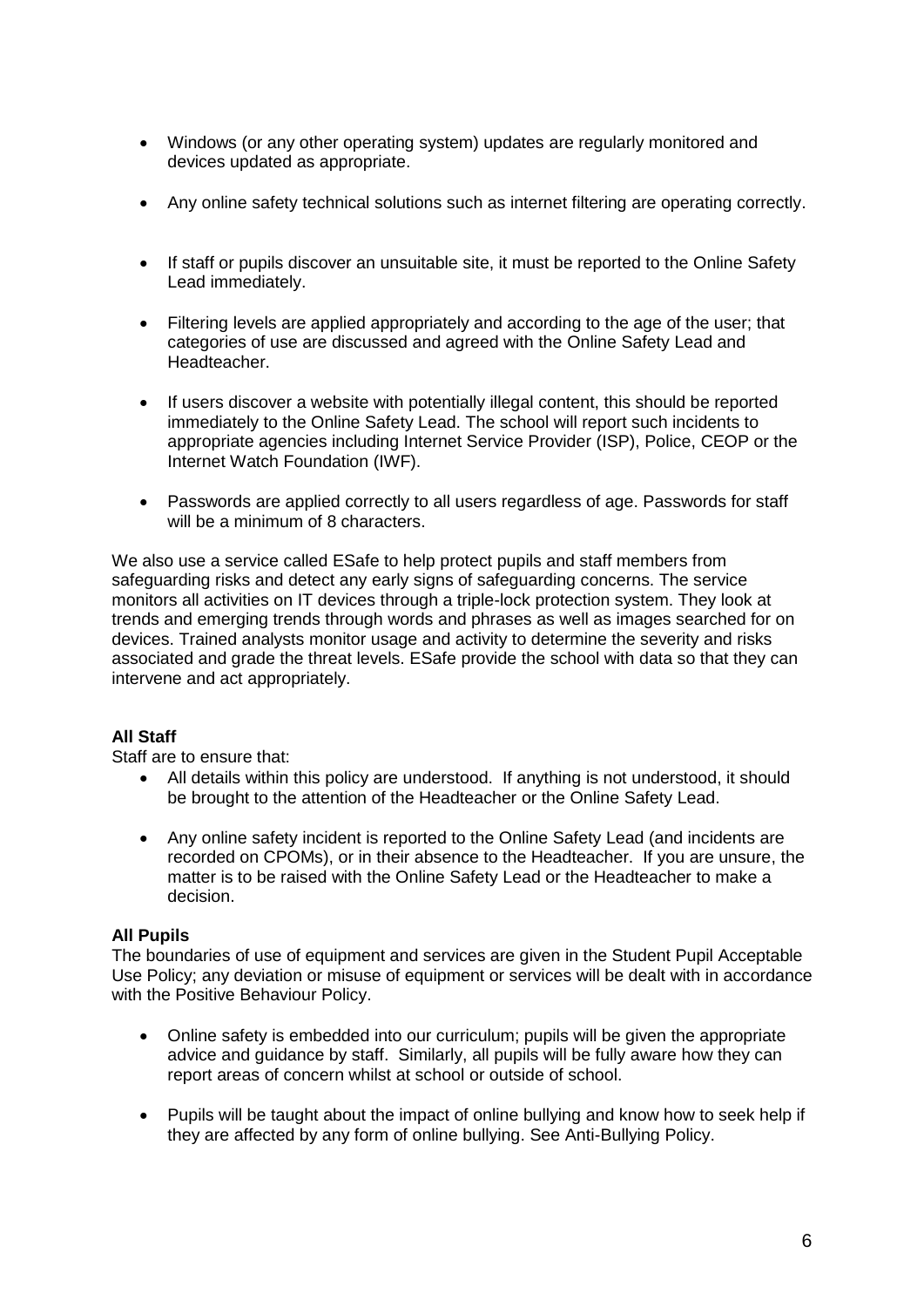Pupils will be made aware of where to seek advice or help if they experience problems when using the internet and related technologies; i.e. parent or carer, teacher or trusted staff member, or an organisation such as Childline or the CEOP report abuse button.

#### **Parents and Carers**

Parents play the most important role in the development of their children; as such Rokeby Park Primary School will ensure that opportunities are made to support parents so that they have the skills and knowledge they need to ensure the safety of children outside the school environment. Through parents' evenings, social media, Ping bulletin advice, the school website and other events in school, the school will keep parents up to date with new and emerging online safety risks, and will involve parents in strategies to ensure that pupils are empowered.

Parents must also understand that Rokeby Park Primary School needs to have rules in place to ensure that their child can be properly safeguarded. As such, parents will sign the Pupil Acceptable Use Policy before any access can be granted to school equipment or services.

#### **Technology**

Rokeby Park Primary School uses a range of devices including PCs, laptops and iPads. In order to safeguard the pupils and in order to prevent loss of personal data we employ the following assistive technology:

**Internet Filtering** – We use Smoothwall software that prevents unauthorised access to illegal websites. It also prevents access to inappropriate websites (appropriate and inappropriate is determined by the age of the user and will be reviewed in line with this policy or in response to an incident, whichever is sooner). The Computing Lead, Online Safety Lead, RM and ESafe are responsible for ensuring that the filtering is appropriate and that any issues are brought to the attention of the Headteacher.

**Email Filtering** – We use a system that prevents any infected email to be sent from school, or to be used by school. Infected is defined as: an email that contains a virus or script that could be damaging or destructive to data; spam email such as a phishing message.

**Encryption** - Any personal data will be recorded, processed, transferred and made available according to the Data Protection Act 1998. Any personal data that leaves the school site will only do so on an encrypted device. Any breach (i.e. loss /theft of device such as laptop or Ipad) is to be brought to the attention of the Headteacher immediately. The Headteacher will liaise with the Chief Operating Officer of The Constellation Trust to ascertain whether a report needs to be made to the Information Commissioner's Office.

**Passwords** – All staff and pupils will be unable to access any device without a unique username (passwords for staff). Staff passwords will be changed if there has been a compromise.

**Anti-Virus** – All capable devices will have anti-virus software. This software will be updated daily for new virus definitions. I.T Support will be responsible for ensuring this task is carried out and will report to the Headteacher if there are any concerns.

**Mobile phones-** No pupil should bring his or her mobile phone or personally-owned device into school. Any device brought into school will be locked away until the end of the day. Mobile phones and personally-owned devices that belong to members of staff or visitors in the school will be not be taken into any areas where children will be during school hours, and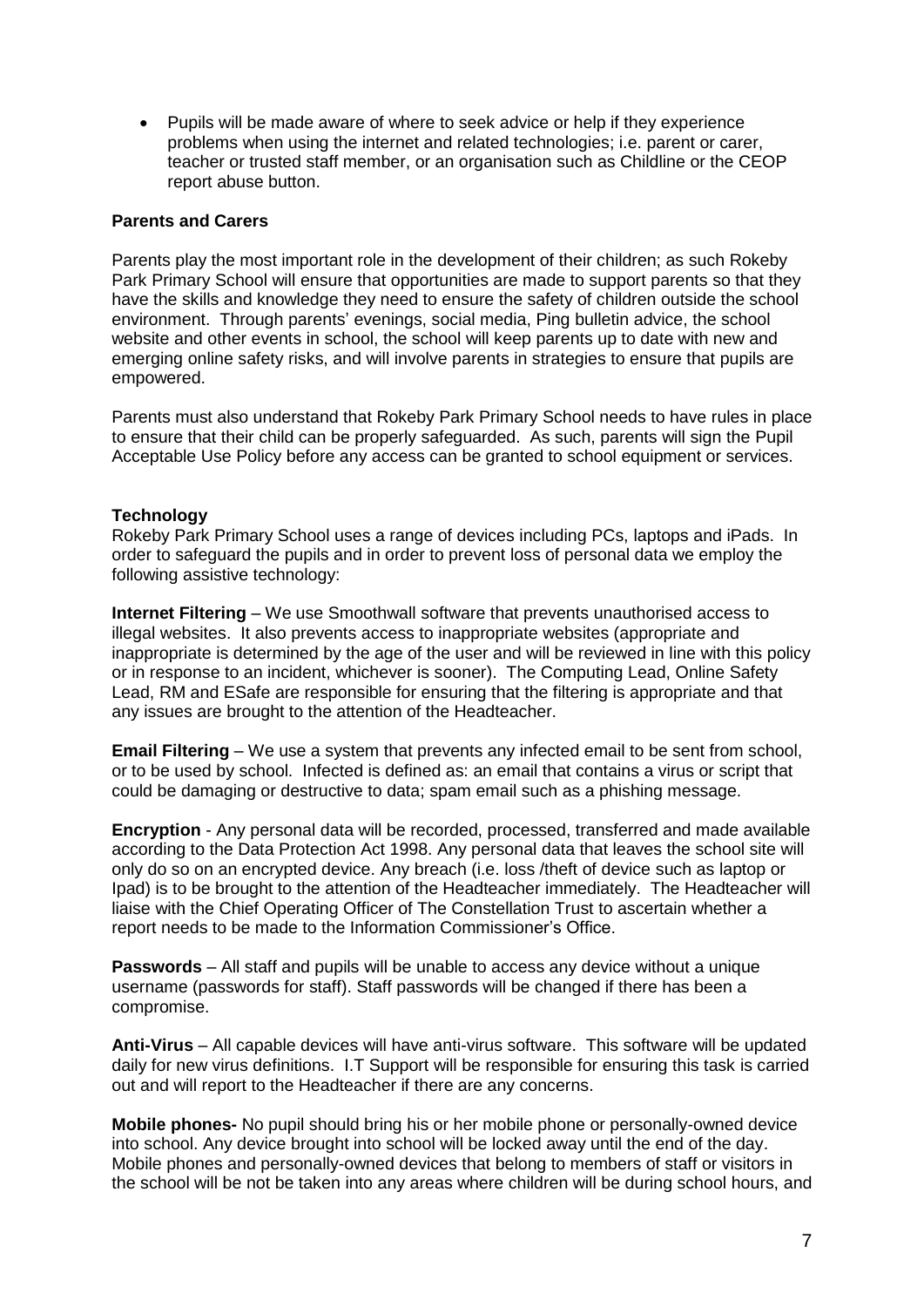will be kept in lockers or locked away. The Safeguarding Lead, Deputy Safeguarding Lead and the Headteacher will have a mobile phone on them (school mobile in the classroom) to enable them to access CPOMs. The Site Facilities Lead will be contacted through a walkie talkie or a school mobile phone during school hours.

## **Safe Use**

**Internet** – Use of the internet in school is a privilege, not a right. Internet use will be granted: to staff upon signing the Staff Acceptable Use Policy and to pupils upon signing and returning their acceptance of the Pupil Acceptable Use Policy.

**Email** – All staff are reminded that emails are subject to Freedom of Information requests, and as such the email service is to be used for professional work based emails only. Staff should not use personal email accounts for professional purposes, especially to exchange any school related information or documents or to email parents/carers. Emails of a personal nature are not permitted. Similarly, use of personal email addresses for work purposes is not permitted. The secure email system (EDT) should be used at all times to send sensitive data outside the school system.

**Photos and Videos** – Working with children and young people may involve the taking or recording of images. Any such work should take place with due regard to the law and the need to safeguard the privacy, dignity, safety and well being of children and young people. Informed written consent from parents or carers and agreement, where possible, from the child or young person, should always be sought before an image is taken for any purpose.

**Social Networking** – There are many social networking services available. Rokeby Park Primary School is fully supportive of social networking as a tool to engage and collaborate with learners, and to engage with parents and the wider school community. The following social media services are permitted for use within the school and have been appropriately risk assessed; should staff wish to use other social media, permission must first be sought via the Online Safety Lead who will advise the Headteacher for a decision to be made. Any new service will be risk assessed before use is permitted.

- Facebook used by the staff in school as a broadcast service
- Twitter used by the school as a broadcast service

A broadcast service is a one-way communication method in order to share school information with the wider school community. No persons will be 'followed' or 'friended' on these services and as such no two-way communication will take place.

In addition, the following is to be strictly adhered to:

- Permission for photographs and videos to be used on social media, websites and around school will be sought from parents when children join our school, and updated if anything changes. This information will be collected and all members of staff will be made aware of who and who cannot be photographed/ videoed.
- There is to be no identification of any pupil using first name and surname; first name only is to be used.
- Where services are 'comment enabled', comments are to be set to 'moderated'.
- All posted data must conform to copyright law; videos and other resources that are not originated by Rokeby Park Primary School are not allowed unless the owner's permission has been granted or there is a licence which allows for such use.

Staff will not post inappropriate content or participate in any conversations which will be damaging or be deemed detrimental to the image of the school.Members of staff who hold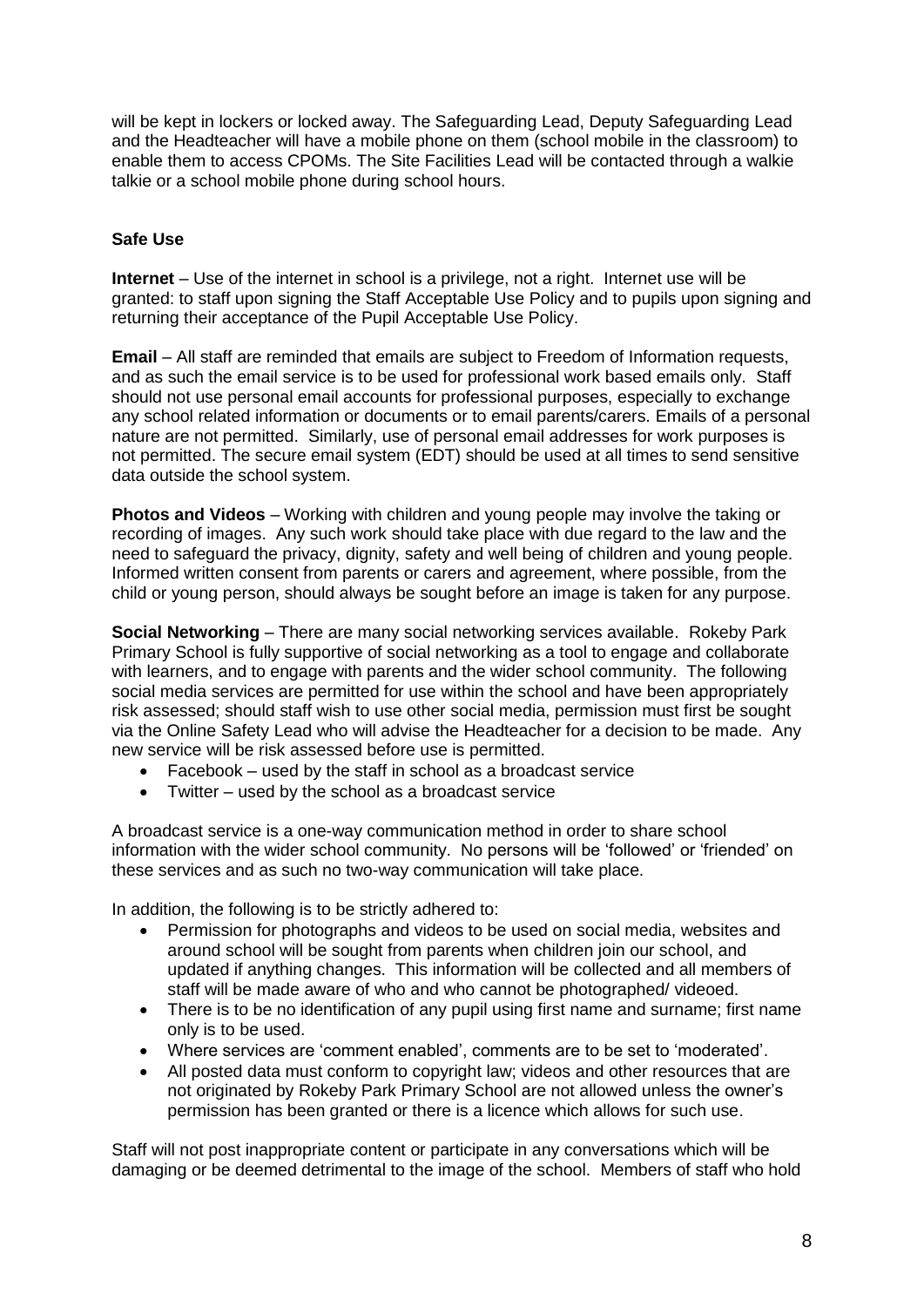a personal account should not have pupils (past or present) as their 'friends' or 'followers' on social media. Staff should also not have any parents or as their 'friends'/ 'followers', unless the 'relationship' with the parent pre-exists before child starts school. Please see guidance for professionals working with young people document.

**Dojo-** ClassDojo is a school communication platform that teachers and families use every day to develop parental partnerships between school and home and it is also used as part of our Positive Behaviour Policy. Teachers and parents can send messages to each other via ClassDojo regarding pupils, what they have been learning in the classroom and any achievements. In the event of remote learning taking place, parents are encouraged to send in photographs of their child's work so that teachers can support and celebrate achievements. Communication with parents should only take place on ClassDojo during the hours of 8am - 6pm and conversations should be professional.

**Notice and take down policy** – should it come to the attention of Rokeby Park Primary School that there is a resource which has been inadvertently uploaded, and the school does not have copyright permission to use that resource, it will be removed within one working day.

**Incidents** – Any online safety incident should be brought to the immediate attention of the Online Safety Lead, or in their absence the Headteacher. The Online Safety Lead will assist in taking the appropriate action to deal with the incident. Incidents will be documented on CPOMs and actions will be taken by appropriate members of staff. An important element of online safety is the ability to identify and deal with incidents of concern including the confidentiality of information. All staff/volunteers, children and young people have a responsibility to report online safety incidents promptly so that they may be dealt with effectively. The school has incident reporting procedures in place and records incidents on the secure electronic reporting system called CPOMs. All staff have restricted access to the system with the ability to report any online/safeguarding issue at any time. Key members of staff hold full access keys which gives them the ability to respond to, action and analyse incidents.

**Online sexual harassment**- Sexual harassment is likely to: violate a child's dignity, make them feel intimated, degraded or humiliated and/or create a hostile, offensive or sexualised environment. Online sexual harassment, which might include: non-consensual sharing of sexual images and videos and sharing sexual images and videos (both often referred to as 'sexting'; inappropriate sexual comments on social media; exploitation; coercion and threats). Any reports of online sexual harassment will be taken seriously, and the police and Children's Social Care may be notified.

Our school follows and adheres to the national guidance - UKCCIS: Sexting in schools and colleges: Responding to incidents and safeguarding young people, 2016.

**Radicalisation Procedures and Monitoring-** It is important for us to be constantly vigilant and remain fully informed about the issues which affect the region in which we teach. Staff are reminded to suspend any professional disbelief that instances of radicalisation 'could not happen here' and to refer any concerns through the appropriate channels (currently via Safeguarding Lead). Regular monitoring and filtering is in place to ensure that access to inappropriate material on the internet and key word reporting is in place to ensure safety for all staff and pupils.

**CCTV-** The school uses CCTV in some areas of school property as a security measure. CCTV may be used by the Headteacher, SLT or site facilities officer to look at incidents for behaviour, safety and for safeguarding purposes. Cameras will only be used in appropriate areas and there is clear signage indicating where it is in operation.